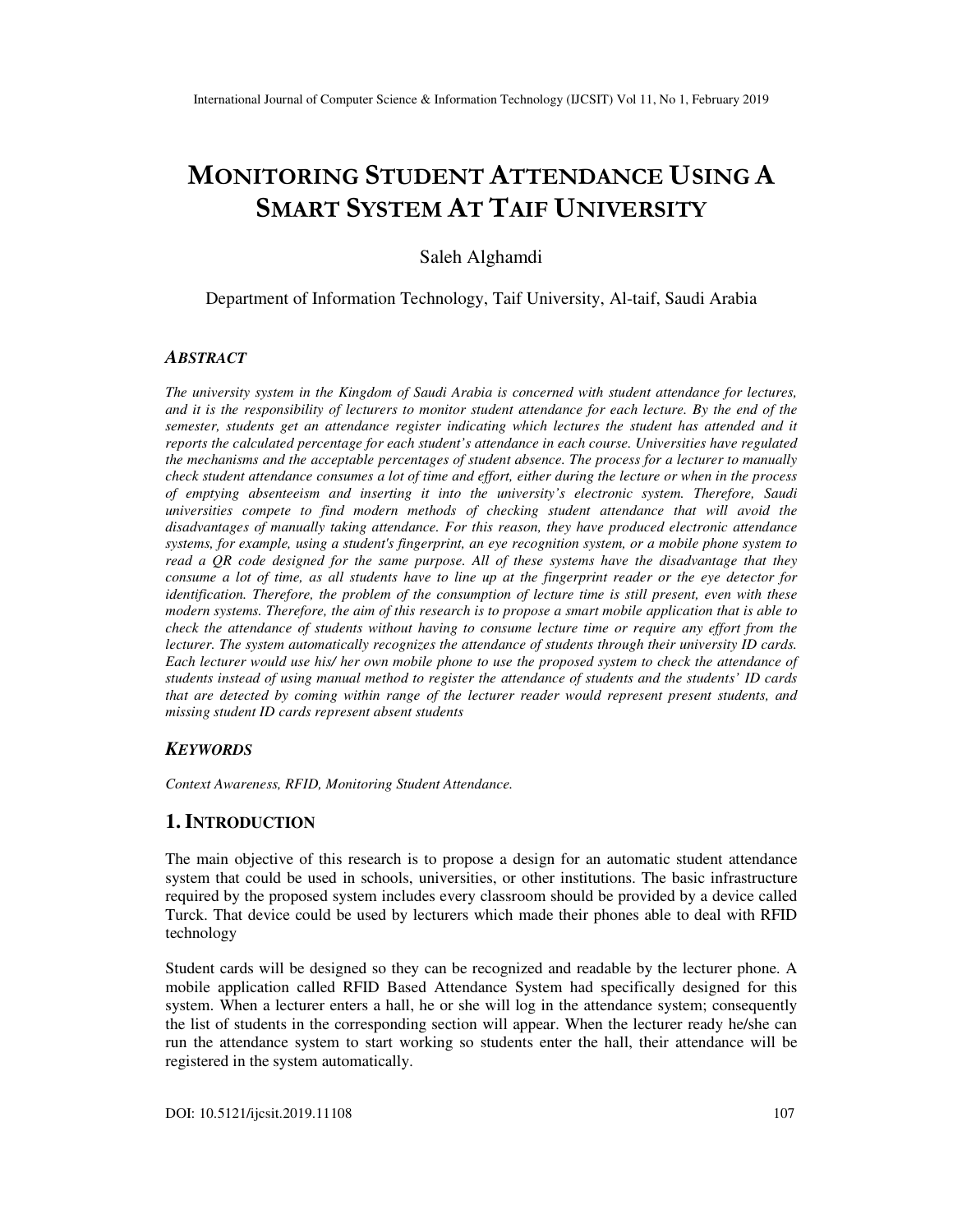Turck would be distributed throughout the halls. The proposed system would anticipate the presence of lecturers in a classroom based on their schedules. In the case that a lecturer enters a hall by mistake, the proposed system able to recognize and inform the lecturer about that mistake. Once the attendance system has been activated by the lecturer, the phone with Turck reader would automatically start scanning and recording the presence of students by using their ID cards. The reader would scan and read the students' ID cards. The system would record each student's time to classify the students into three categories: present and on time in front of the names of students present at the beginning of the lecture, late in front of the names of students who arrive 15 minutes after the activation of the system by the lecturer, or absent for students whose ID cards were not detected by the reader. Since the reader will work from the time of activation by a lecturer until it is shut down by the same lecturer, the system will record the time of attendance of all students in the section.

#### **1.1 OBJECTIVES OF THE PROPOSED STUDENT ATTENDANCE SYSTEM**

- 1 Obtain the percentage of student attendance at the college/university level, the department level, and the course level, while documenting different time periods, from one day to a week to a semester. Studying the statistics for different times may lead to additional research to learn the most appropriate time for students.
- 2 Easily generate lists of good students, students close to reaching a forbidden level, and students forbidden in any section.
- 3 Reduce time spent checking student attendance, requiring little effort from the lecturer

# **2. LITERATURE REVIEW**

[1] Confirmed that RFID using an Android application could replace the traditional method of instructors checking the attendance of students. [2] produced a mobile application that would check the attendance of students and save the attendance data to a teacher's mobile device or in the servers; it could then update parents regarding the attendance of their children via email and SMS. [3] Attendance system used wireless technology to scan student cards that feature unique barcodes used to identify students. [4–8] Presented systems based on the use of biometrics to identify students; all of these systems were designed for the management of attendance students' control. [9–10] Proposed a mobile application intended to check the attendance of students using facial recognition techniques. [11] Produced mobile application called Muffin, consisting of the mobile application, Arduino board, and a PC. Muffin was designed to track the attendance of students in classes. [12] Employed the use of questionnaires and interviews to study the need to develop an electronic attendance system; the academic instructors made useful recommendations. [13] tracked the attendance of students using multiple Kinects. [14] Proposed checking the attendance of students that are able to count the students and work against impersonation cases but it is based on using Arduino devices, face detection systems and face recognition systems to achieve these valuable goals. [15] Proposed an attendance system that would use fingerprints to monitor the attendance of staff and students. [16] Added teaching idea to assist with keeping the attention of students on the lecture by scanning QR codes via their smartphones, then rewarding them, just like what is used for online computer games. [17] Proposed an Internet-of-Things Based Smart Resource Management System that could be used for commercial or educational purposes; included an Arduino system used to scan a user ID and send the data to a cloud server to be retrieved for use in the Android application to check student attendance.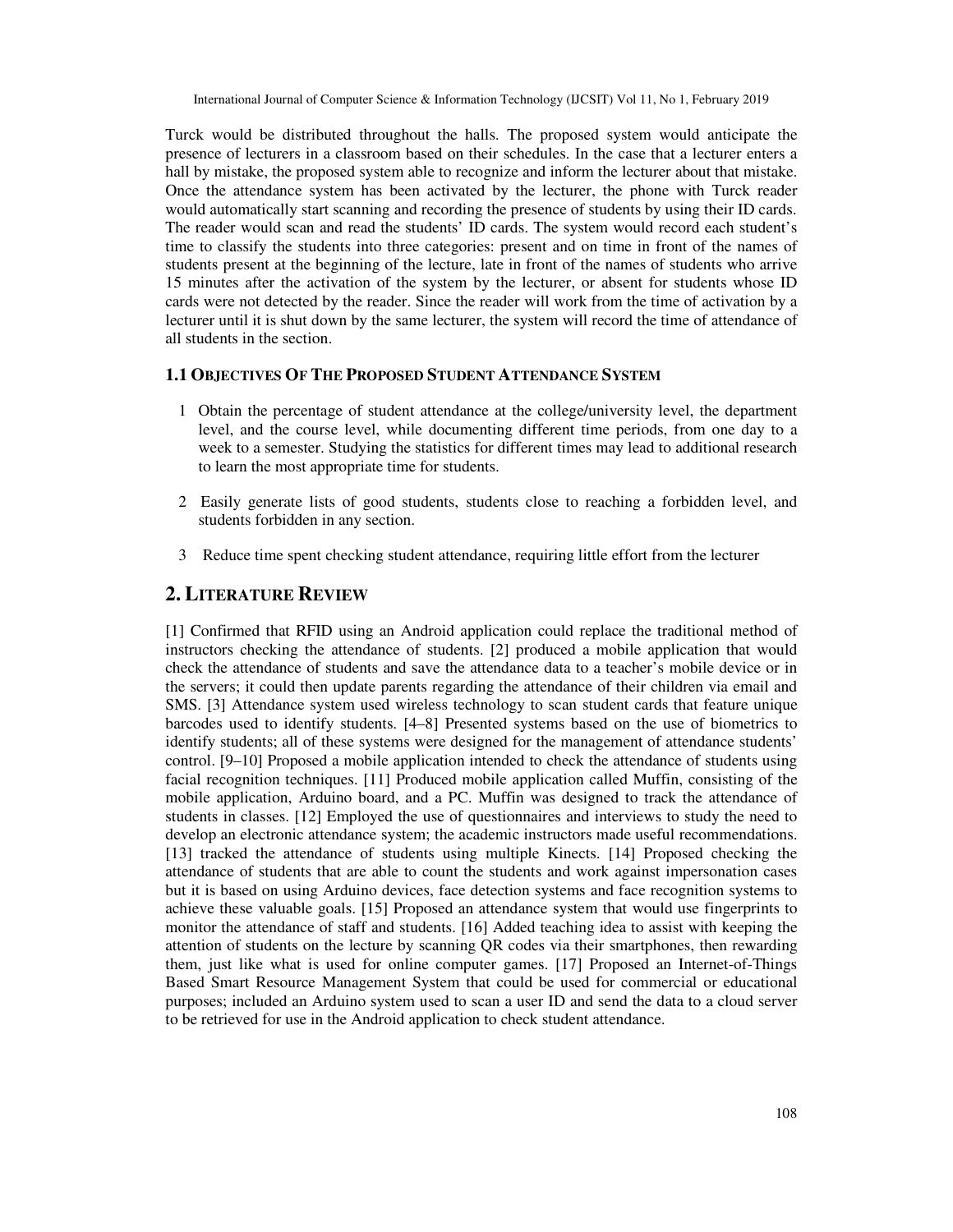# **3. DESIGN OF THE PROPOSED CHECKING ATTENDANCE SYSTEM**



Figure 1. Flowchart of the structure of the proposed checking attendance system

The main goal of this research is to propose a smart system that will track student attendance for the applicable lectures, without requiring much effort from the lecturer or time from the lecture in order to implement. The other significant benefit of the proposed system is that it does not require students to line up in front of the reader to register their attendance; the smart system is able to recognize students by detecting their IDs automatically when students enter the classroom. Students are only required to pass within 3 meters of the teacher's desk to be within range of the reader, and registered as present as a result.

As shown in Figure. 1, the lecturer only needs to turn on the attendance system using his or her smartphone; consequently, the system would do the task automatically by itself until it generates the attendance report. Once the lecturer logs into the Attendance system, it will fetch the list of students in the corresponding section from the database in the university's system based on the consistency of the time and the section number of the lecturer's schedule. Then, once the lecturer activates the attendance application, the RFID reader system will monitor the attendance of students who pass within its range. Figure. 2(a) shows the RFID reader that would attach to a lecturer's cell phone. The RFID tags in Figure. 2(b) represent students' identification cards. Therefore, those student ID cards detected by the reader represent students who are present, and undetected student ID cards represent absent students. One significant feature of the proposed system is its ability to detect and register the arrival time for each student in the section, so present, late, and absent students is easily recorded.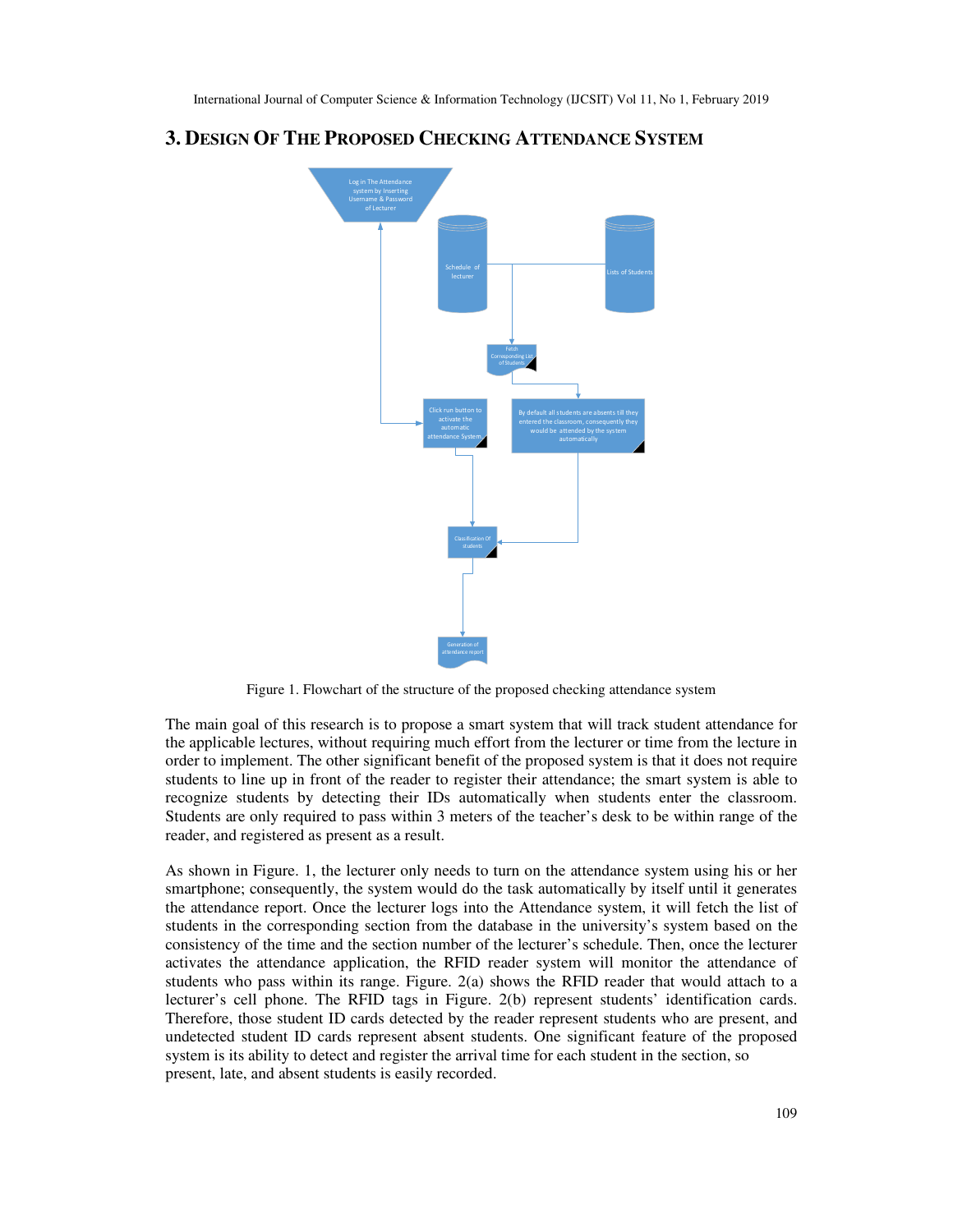# **4. TESTING AND EXPLORING THE RELEVANT COMPONENTS**

## **4.1 THE PROPOSED RFID TECHNOLOGY**

Any RFID system contains two main components, a reader and tags. The lecturer's phone represents the reader, and the students' identification cards represent the tags. The teacher's desk in every classroom must have a TURCK device so lecturers can use their phones for the attendance system. The TURCK device allows a system to detect and record the circumstances of each student in the corresponding section by reading their ID cards. The system reads a unique identification number that corresponds to the RFID tag found on each student's ID. The system records the arrival time for each student when the student enters the range of the reader; an absence is noted for students whose ID cards were not detected by the RFID reader.



Figure 2. (a–b): The system components (RFID reader and tag)



Figure 3. (a-f): Screenshots of the Attendance system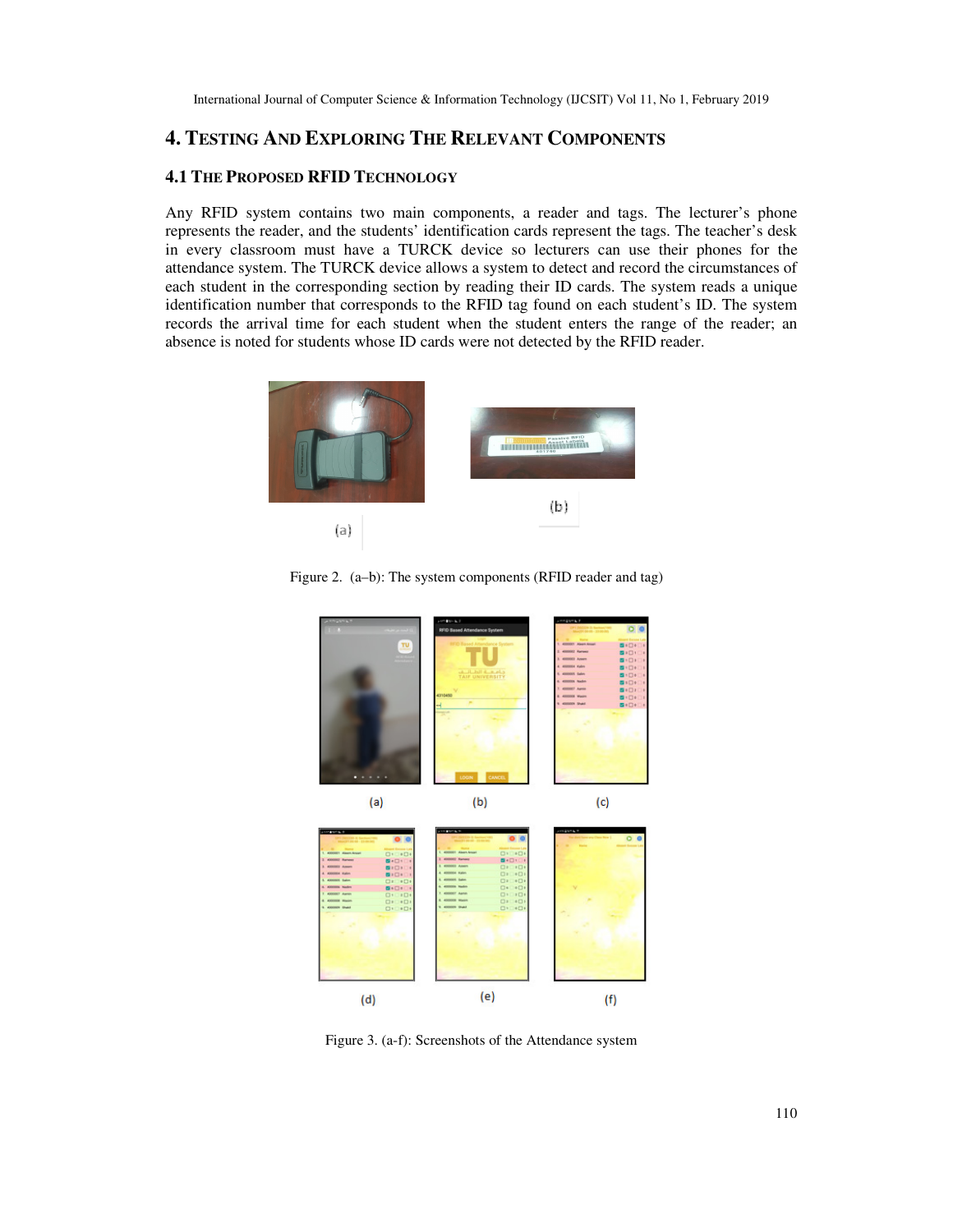#### **4.2 TESTING THE PROPOSED CHECKING ATTENDANCE- APPLICATION**

What follows are the real-world tests of the proposed system. The screenshot in Figure. 3(a) shows a proposed icon for the application. Figure. 3(b) presents the login page of the system, which requires the authorized lecturer to enter his/her username and password to access the system. Consequently, the system will fetch and produce a list of students in the corresponding section, and registers all students absent by default, as seen in Figure. 3(c). The lecturer will click the run button to start checking the attendance of students before requesting that students enter the classroom with only their ID cards in their hands, for easy detection by the reader. As shown in Figure. 3(d), students had their cards scanned and their states changed from absent to present based on their arrival time. Student No. 2 in Figure. 3(e) did not attend the lecture, and this absence is indicated by that student's unchanged state, unlike the states of the student's classmates.

The proposed system registers students as late when they arrive 15 minutes after the start time of the lecture. Additionally, in case the lecturer does not have a lecture at that time, the system recognizes this mistake based on the classroom number and time found in the lecturer's schedule and warns him or her of this error, as seen in Figure. 3(f).

## **5. SAMPLE ATTENDANCE REPORTS GENERATED BY THE PROPOSED SYSTEM**

#### **5.1 ATTENDANCE STATISTICS OF STUDENTS BY SECTION**

The system will generate attendance statistics for all students from one section. In this case, Figure. 4 represents the attendance of 10 students from section 100. Here, 4 sessions have been conducted. The graph shows that student 4000004 has not missed any sessions, and is the most punctual student. Student 4000005 has not attended any sessions and student 4000006 has attended half of the sessions.



Figure 4. Attendance statistics of students by section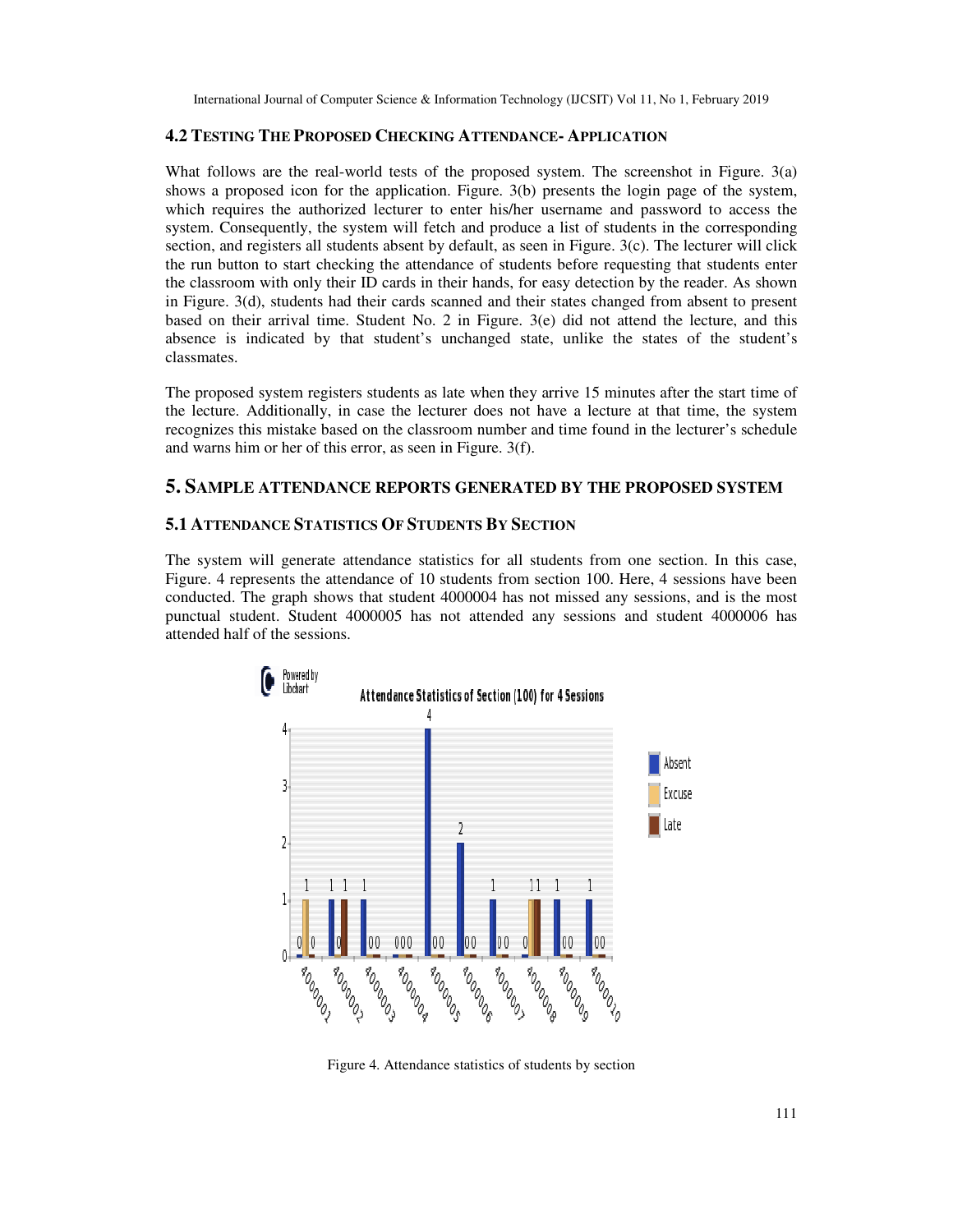# **5.2 CUMULATIVE ATTENDANCE STATISTICS OF STUDENTS BY SECTION**

Figure. 5 displays the attendance pattern of 10 students in section 100, where 4 sessions have been conducted. For every presence, a student's slope will rise, and for every absence, a horizontal line will indicate no change in the slope. The chart shows that student 4000004 (yellow) has attended all sessions, as indicated by the steep slope, and is the most punctual student. Student 4000005 (orange) has not attended any sessions and student 4000010 has attended the first 3 sessions.



Figure 5. Attendance patterns of all students from one section

## **5.3 ATTENDANCE STATISTICS OF STUDENT BY DAY**

The proposed system could also generate attendance statistics for a student by day. Figure. 6 displays the attendance statistics for student 4000006, who has attended all sessions on Mondays and Tuesdays, but has not attended any sessions on Sundays.



Figure 6. Attendance statistics of a student by day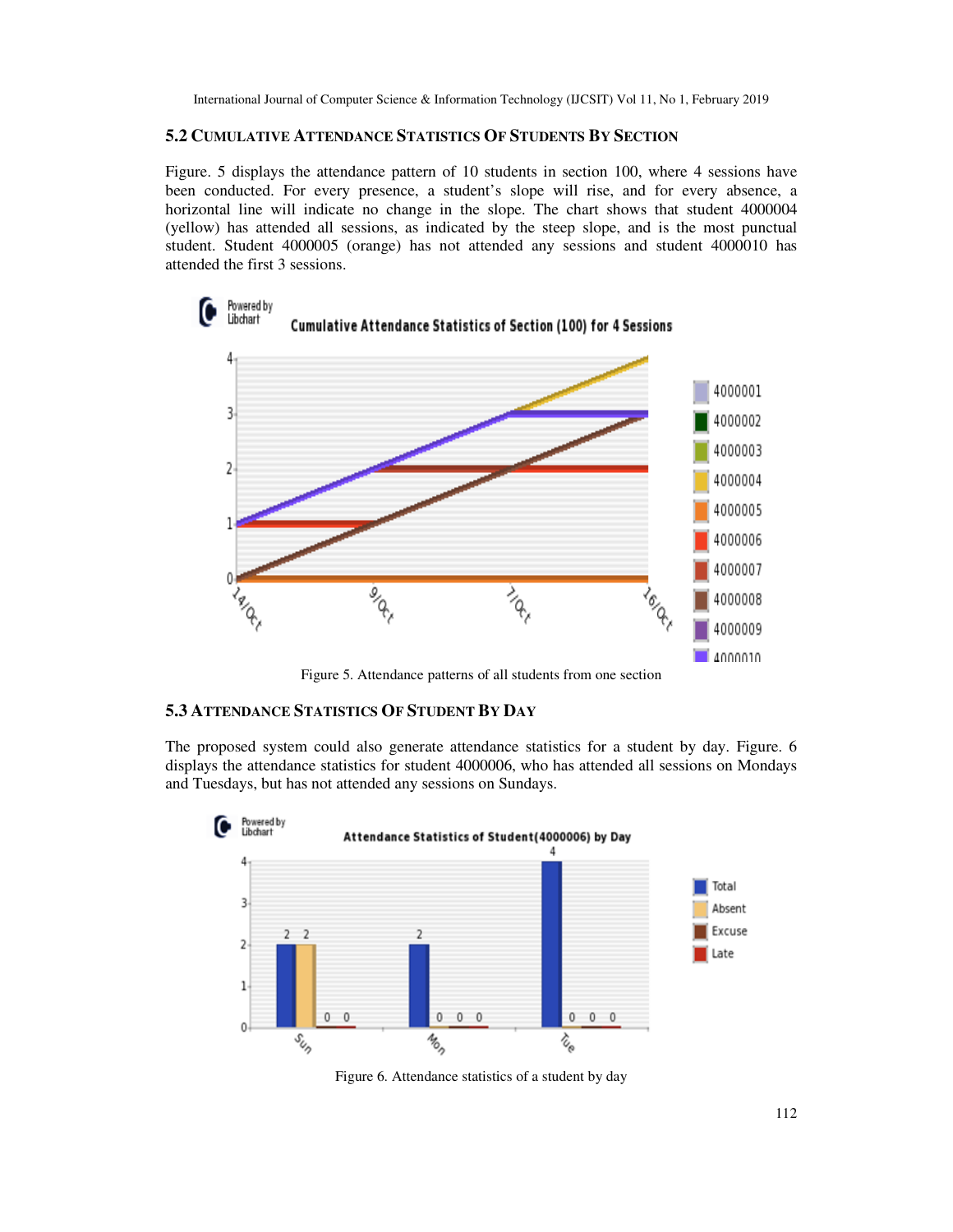# **5.4 ATTENDANCE STATISTICS OF STUDENT BY SECTION**

The system can analyze the attendance of students from different sections; similar information could be useful for teachers who care about advising matter. Figure. 7 represents the attendance statistics for student 4000006. This student is enrolled in two sections; he or she has attended 2/4 sessions for section 100, and all sessions for section 200.



Figure 7. Attendance statistics of a student by section.

Figure. 8 shows the structure of the database as used by the prototype.

| <b>MONGHL PHE SEPRIALIBILA</b><br><b>IIISTAITE CIT COUFSEINTO</b><br>a sessionid : int(11)<br>$\alpha$ cid : varchar(8)<br>$\blacksquare$ fid : int(8)<br>coursename : varchar(50)<br>$\#$ secid : int(11)<br>n cid : varchar(8)<br>$\#$ day : int(11)<br>m timefrom : time<br>$\blacksquare$ timeto : time | <u> DANALD DIN WWW.II MARAIL</u><br>$a$ sid : int(7)<br>$\bullet$ secid : int(11)<br>$\alpha$ rfid : varchar(24)<br>$\mathbf{u}$ sid : int(11)<br>mame: varchar(50)<br>course: varchar(50)<br><b>7 &amp; listailc cit student_attendance</b><br>$a$ at $id:int(11)$<br>$\mu$ sessionid : int(11)<br>$n$ date time : datetime<br>$\mathbf{u}$ sid : int(11)<br>$\omega$ absent: bit(1)<br>$\alpha$ excuse : bit(1)<br>$\omega$ late : bit(1)<br>a comment of all a decisions to |
|-------------------------------------------------------------------------------------------------------------------------------------------------------------------------------------------------------------------------------------------------------------------------------------------------------------|--------------------------------------------------------------------------------------------------------------------------------------------------------------------------------------------------------------------------------------------------------------------------------------------------------------------------------------------------------------------------------------------------------------------------------------------------------------------------------|
|-------------------------------------------------------------------------------------------------------------------------------------------------------------------------------------------------------------------------------------------------------------------------------------------------------------|--------------------------------------------------------------------------------------------------------------------------------------------------------------------------------------------------------------------------------------------------------------------------------------------------------------------------------------------------------------------------------------------------------------------------------------------------------------------------------|

Figure 8. Database structure.

# **3. CONCLUSIONS**

Checking the attendance of students using traditional manual methods consumes a lot of time and effort, particularly for huge classes. However, most available modern solutions have great disadvantages in terms of requiring a high-cost infrastructure or limited functionality. For instance, biometric systems like fingerprint scanners require students to line up in front of the machine for it to be able to serve its purpose, which is not a good solution when considering the lecturer's time that is consumed. Therefore, this research proposes an attendance-checking system without a high cost and that avoids consuming any time or effort from lecturers or students. Through this proposed mobile app based on RFID technology, a system can monitor the attendance of students at a low cost and without the limitations of other available systems.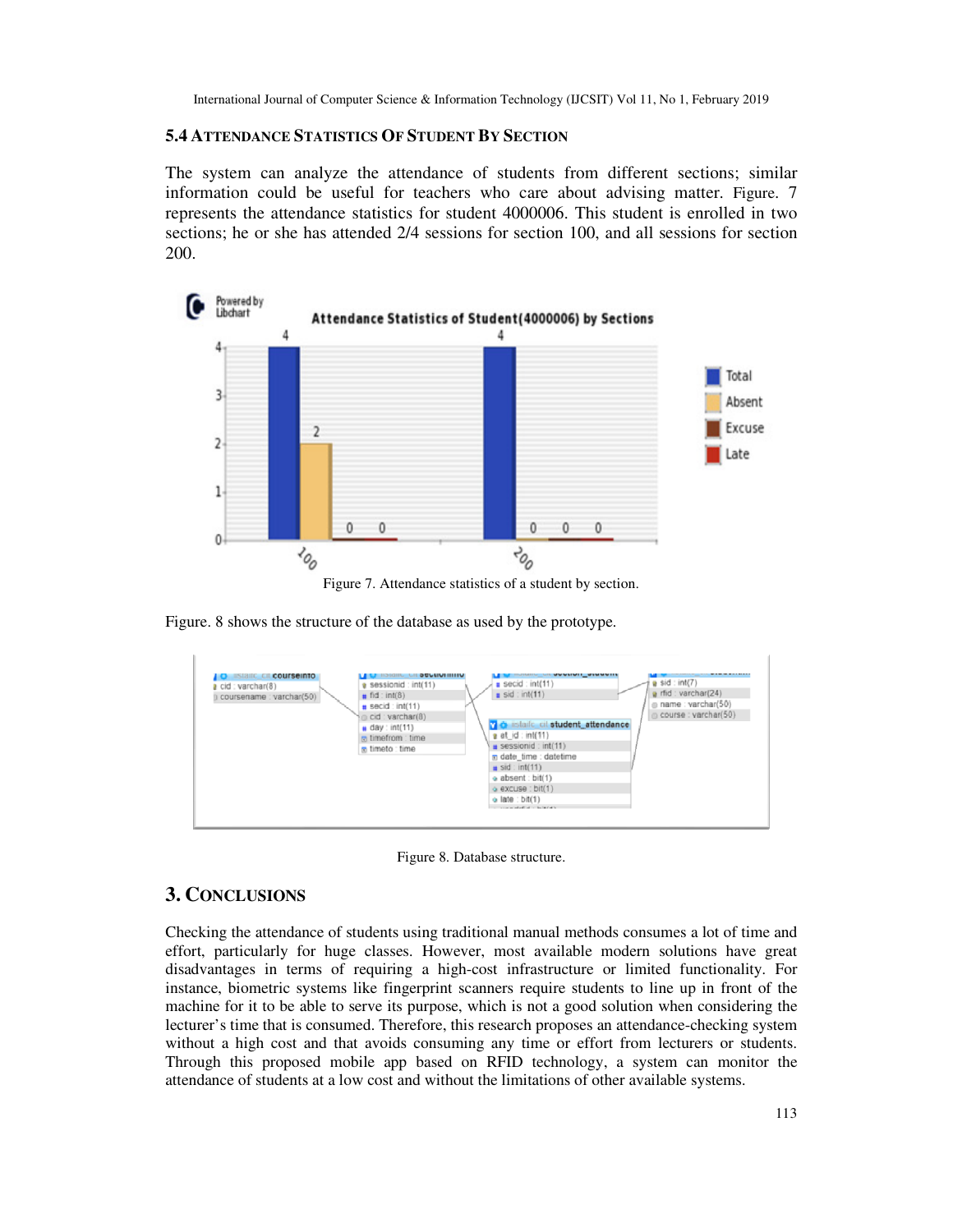# **REFERENCES**

- [1] A. N. Yumang, D. Padilla, M. Sejera, A. C. U. Pajarillo, G. V. L. B. Palmiano and M. M. F. Racho, "Attendance checker for students of Mapúa University," 2017IEEE 9th International Conference on Humanoid, Nanotechnology, Information Technology, Communication and Control, Environment and Management (HNICEM), Manila, 2017, pp. 1-3.
- [2] M. M. Islam, M. K. Hasan, M. M. Billah and M. M. Uddin, "Development of smartphone-based student attendance system," 2017 IEEE Region 10 Humanitarian Technology Conference (R10- HTC), Dhaka, 2017, pp. 230-233.
- [3] M. I. Moksin and N. M. Yasin, "The Implementation of Wireless Student Attendance System in an Examination Procedure," 2009 International Association of Computer Science and Information Technology - Spring Conference, Singapore, 2009, pp. 174-177.
- [4] L. Ma, J. Pan, L. Cao and J. Shen, "The Design of Wireless Students Management System Based on Fingerprint Sensor," 2010 International Conference on E-Business and E-Government, Guangzhou, 2010, pp. 2153-2155.
- [5] A. Purohit, K. Gaurav, C. Bhati and A. Oak, "Smart attendance," 2017 International conference of Electronics, Communication and Aerospace Technology (ICECA), Coimbatore, 2017, pp. 415- 419.
- [6] J. A. Rubella, M. Suganya, K. Senathipathi, B. S. Kumar, K. R. Gowdham and M. Ranjithkumar, "Fingerprint based license checking for auto-mobiles," 2012 Fourth International Conference on Advanced Computing (ICoAC), Chennai, 2012, pp. 1-8.
- [7] Han Xi, Niu Wenliang and Li Zheying, "Application of fingerprint recognition on the laboratory management," 2008 9th International Conference on Signal Processing, Beijing, 2008, pp. 2960- 2963.
- [8] N. Wenliang, H. Xi, L. Zheying and W. Shuying, "An Open Laboratory Management System Based on Fingerprints Recognition," 2009 Second International Symposium on Computational Intelligence and Design, Changsha, 2009, pp. 510-512.
- [9] R. Samet and M. Tanriverdi, "Face Recognition-Based Mobile Automatic Classroom Attendance Management System," 2017 International Conference on Cyberworlds (CW), Chester, 2017, pp. 253-256.
- [10] Y. Mao, H. Li and Z. Yin, "Who missed the class? Unifying multi-face detection, tracking and recognition in videos," 2014 IEEE International Conference on Multimedia and Expo (ICME), Chengdu, 2014, pp. 1-6.
- [11] S. M. Čisar, R. Pinter, V. Vojnić, V. Tumbas and P. Čisar, "Smartphone application for tracking students' class attendance," 2016 IEEE 14th International Symposium on Intelligent Systems and Informatics (SISY), Subotica, 2016, pp. 227-232.
- [12] S. M. A. Rahman and O. N. A. Hatali, "Trends of the Academic Staff to Use Electronic Attendance in the College of Applied Science, Ibri," 2015 Fifth International Conference on e-Learning (econf), Manama, 2015, pp. 225-230.
- [13] J. Park, K. An, D. Kim and J. Choi, "Multiple human tracking using multiple kinects for an attendance check system of a smart class," 2013 10th International Conference on Ubiquitous Robots and Ambient Intelligence (URAI), Jeju, 2013, pp. 130-130.